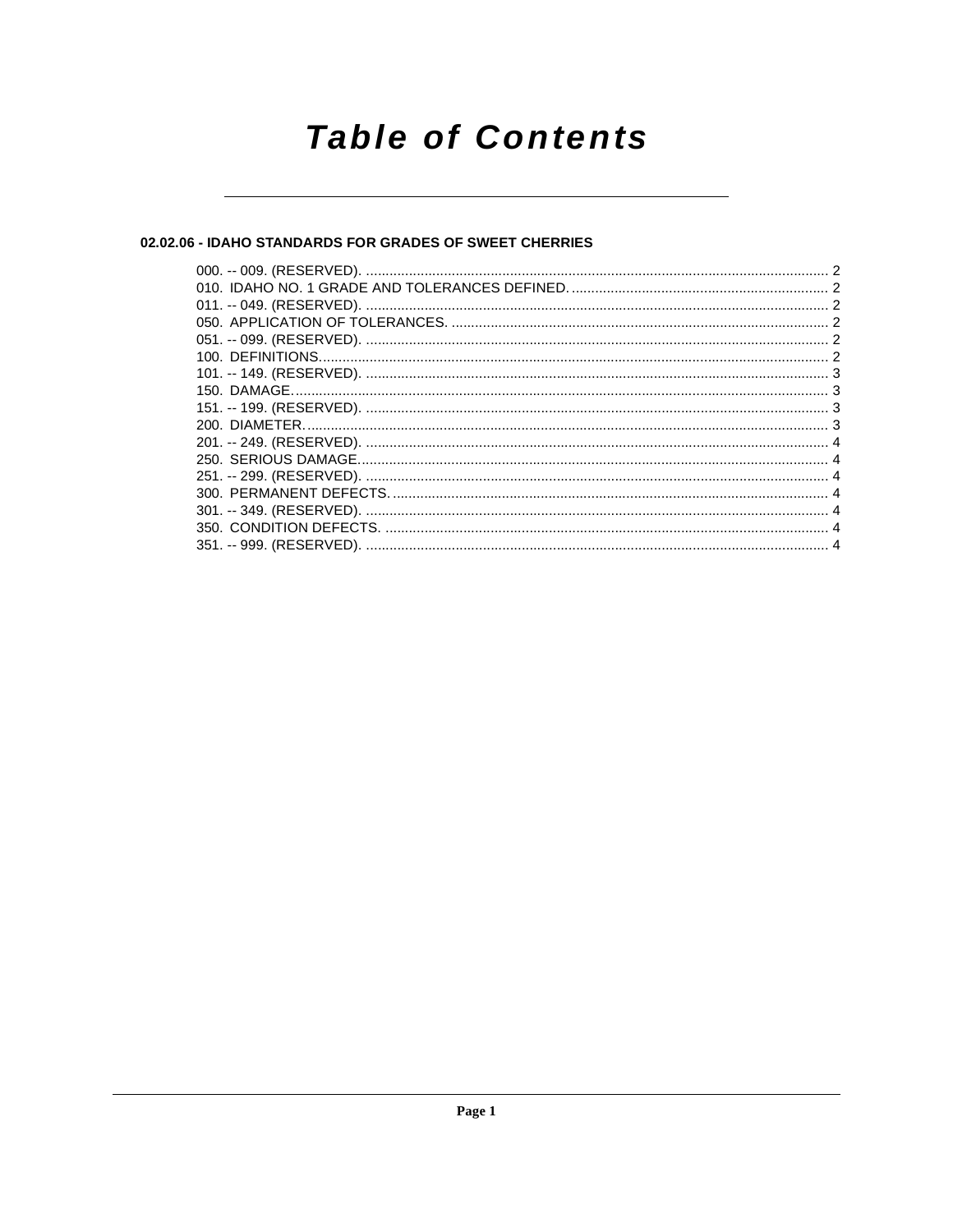#### **IDAPA 02 TITLE 02 CHAPTER 06**

## **02.02.06 - IDAHO STANDARDS FOR GRADES OF SWEET CHERRIES**

#### <span id="page-1-1"></span><span id="page-1-0"></span>**000. -- 009. (RESERVED).**

#### <span id="page-1-9"></span><span id="page-1-2"></span>**010. IDAHO NO. 1 GRADE AND TOLERANCES DEFINED.**

<span id="page-1-10"></span>**01. Idaho No. 1**. Idaho No. 1 shall consist of sweet cherries which meet the following requirements: Similar varietal characteristics; mature; fairly well colored; well formed and clean; free from decay, insect larvae or holes caused by them, soft overripe or shriveled, underdeveloped doubles and sunscald; and free from damage by any other cause. (7-1-93)

<span id="page-1-13"></span>**02. Size**. Unless otherwise specified, the minimum diameter of each cherry shall be not less than threefourths (3/4) inch. The maximum diameter of the cherries in any lot may be specified in accordance with the facts.

(7-1-93)

<span id="page-1-14"></span>**03. Tolerances**. In order to allow for variations incident to proper grading and handling, the following ss, by count, are provided as specified: (7-1-93) tolerances, by count, are provided as specified:

For Defects at Shipping Point: Idaho No. 1. Eight percent (8%) for cherries which fail to meet the requirements for this grade: PROVIDED, That included in this amount not more than four percent (4%) shall be allowed for defects causing serious damage, including in this latter amount not more than one-half of one percent (.50%) for cherries which are affected by decay. NOTE: Shipping point, as used in these standards, means the point of origin of the shipment in the producing area or at port of loading for ship stores or overseas shipment, or, in the case of shipments from outside the continental United States, the port of entry into the United States. (7-1-93)

**b.** For Defects Enroute or at Destination: Idaho No. 1. Twenty-four percent (24%) for cherries in any lot which fail to meet the requirements for this grade: PROVIDED, that included in this amount not more than the following percentages shall be allowed for defects listed: (7-1-93) following percentages shall be allowed for defects listed:

i. Eight percent (8%) for cherries which fail to meet the requirements for this grade because of  $(7-1-93)$ permanent defects; or

ii. Six percent (6%) for cherries which are seriously damaged, including therein not more than four percent (4%) for cherries which are seriously damaged by permanent defects and not more than two percent (2%) for cherries which are affected by decay. (7-1-93) cherries which are affected by decay.

**c.** For Off-Size. Five percent (5%) for cherries which fail to meet the specified minimum diameter and ten percent (10%) for cherries that fail to meet any specified maximum diameter. (7-1-93)

#### <span id="page-1-3"></span>**011. -- 049. (RESERVED).**

#### <span id="page-1-7"></span><span id="page-1-4"></span>**050. APPLICATION OF TOLERANCES.**

Individual samples shall have not more than double the tolerances specified, except that at least two (2) defective and two (2) off-size specimens may be permitted in any sample: PROVIDED, that the averages for the entire lot are within the tolerances specified for the grade. (7-1-93) the tolerances specified for the grade.

#### <span id="page-1-5"></span>**051. -- 099. (RESERVED).**

#### <span id="page-1-8"></span><span id="page-1-6"></span>**100. DEFINITIONS.**

**01. Similar Varietal Characteristics**. "Similar varietal characteristics" means that the cherries in any r are similar in color and shape. (7-1-93) container are similar in color and shape.

<span id="page-1-12"></span><span id="page-1-11"></span>**02. Mature**. "Mature" means that the cherries have reached the stage of growth which will insure the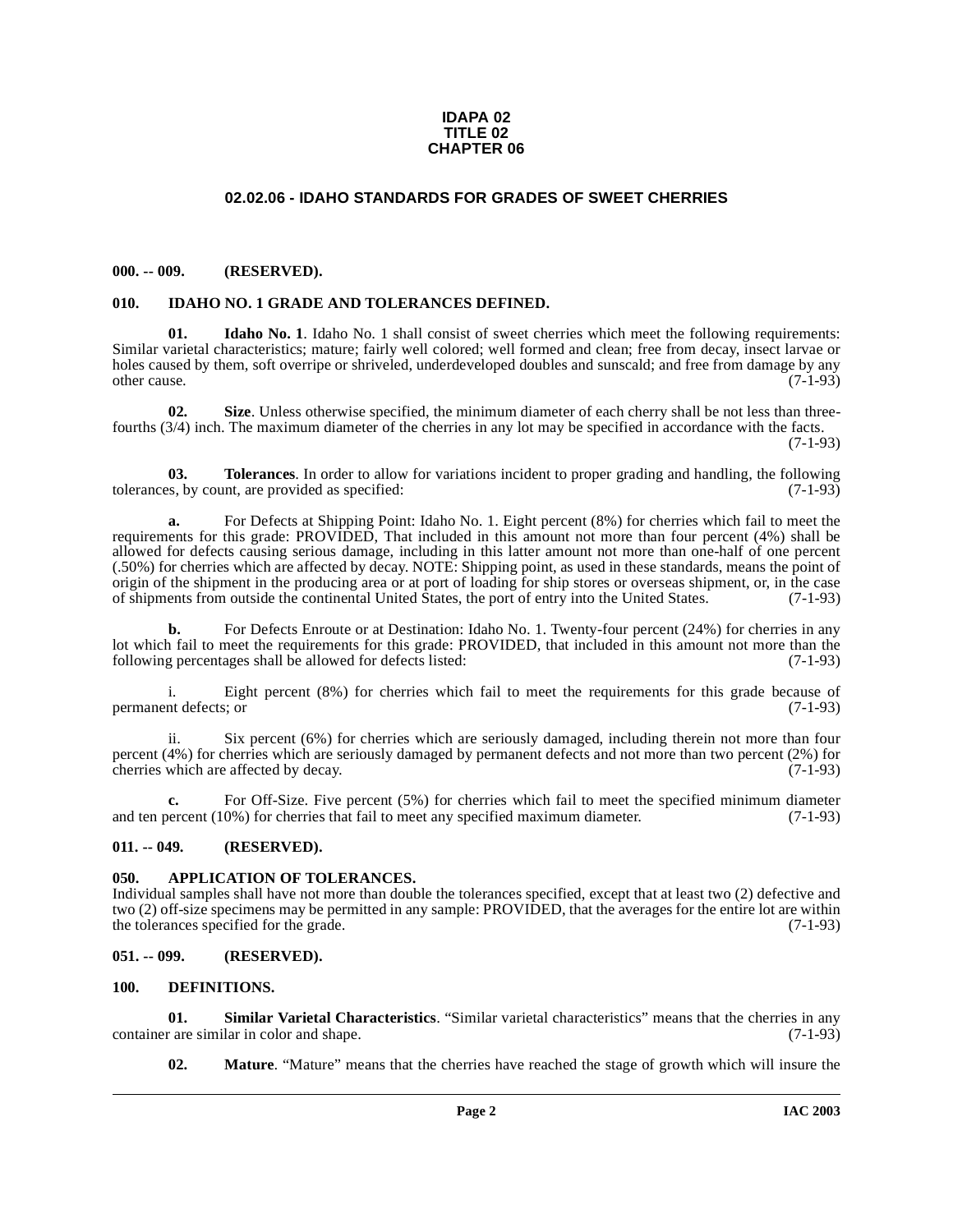# **Department of Agriculture**

proper completion of the ripening process. (7-1-93)

<span id="page-2-9"></span>**03. Fairly Well Colored**. "Fairly well colored" means that at least ninety-five (95%) percent of the surface of the cherry shows characteristic color for mature cherries of the variety. (7-1-93)

<span id="page-2-18"></span>**04. Well Formed**. "Well formed" means that the cherry has the normal shape characteristic of the variety, except that mature well developed doubles shall be considered well formed when each of the halves is approximately evenly formed. (7-1-93) approximately evenly formed.

<span id="page-2-4"></span>**05.** Clean. "Clean" means that the cherries are practically free from dirt, dust, spray residue, or other foreign material. (7-1-93)

#### <span id="page-2-0"></span>**101. -- 149. (RESERVED).**

#### <span id="page-2-7"></span><span id="page-2-1"></span>**150. DAMAGE.**

"Damage" means any specific defect described in this section; or any equally objectionable variation of any one (1) of these defects, any other defect, or any defects, which materially detracts from the appearance, or the edible or marketing quality of the fruit. The following specific defects shall be considered as damage: (7-1-93) marketing quality of the fruit. The following specific defects shall be considered as damage:

<span id="page-2-6"></span>**01. Cracks Within The Stem Cavity**. Cracks within the stem cavity when deep or not well healed, or when the appearance is affected to a greater extent than that of a cherry which has a superficial well healed crack one-<br>sixteenth  $(1/16)$  inch in width extending one-half  $(1/2)$  the greatest circumference of the stem c sixteenth  $(1/16)$  inch in width extending one-half  $(1/2)$  the greatest circumference of the stem cavity.

<span id="page-2-5"></span>**02. Cracks Outside Stem Cavity**. Cracks outside of the stem cavity when deep or not well healed, or when the crack has weakened the cherry to the extent that it is likely to split or break in the process of proper grading, packing and handling, or when materially affecting the appearance. (7-1-93) packing and handling, or when materially affecting the appearance.

<span id="page-2-10"></span>**03. Hail Injury**. Hail injury when deep or not well healed, or when the aggregate area exceeds the area e three-sixteenths (3/16) inch in diameter. (7-1-93) of a circle three-sixteenths  $(3/16)$  inch in diameter.

<span id="page-2-11"></span>**04. Insects**. Insects when scale or more than one scale mark is present, or when the appearance is materially affected by any insect. (7-1-93)

**05.** Limb Rubs. Limb rubs when affecting the appearance of the cherry to a greater extent than the of scarring permitted. (7-1-93) amount of scarring permitted.

<span id="page-2-15"></span><span id="page-2-14"></span><span id="page-2-13"></span><span id="page-2-12"></span>**06. Pulled Stems**. Pulled stems when the skin or flesh is torn, or when the cherry is leaking. (7-1-93)

**07.** Russeting. Russeting when affecting the appearance of the cherry to a greater extent than the of scarring permitted. (7-1-93) amount of scarring permitted.

**08. Scars**. Scars when excessively deep or rough or dark colored and the aggregate area exceeds the area of a circle three-sixteenths (3/16) inch in diameter, or when smooth or fairly smooth, light colored and superficial and the aggregate area exceeds the area of a circle one-fourth  $(1/4)$  inch in diameter.  $(7-1-93)$ 

<span id="page-2-16"></span>**09.** Skin Breaks. Skin breaks when not well healed or when the appearance of the cherry is materially (7-1-93)  $\text{affected.}$  (7-1-93)

<span id="page-2-17"></span>**10. Sutures**. Sutures when excessively deep or when effecting the shape of the cherry to the extent that well formed. (7-1-93) it is not well formed.

#### <span id="page-2-2"></span>**151. -- 199. (RESERVED).**

#### <span id="page-2-8"></span><span id="page-2-3"></span>**200. DIAMETER.**

"Diameter" means the greatest dimension measured at right angles to a line from the stem to the blossom end of the  $(7-1-93)$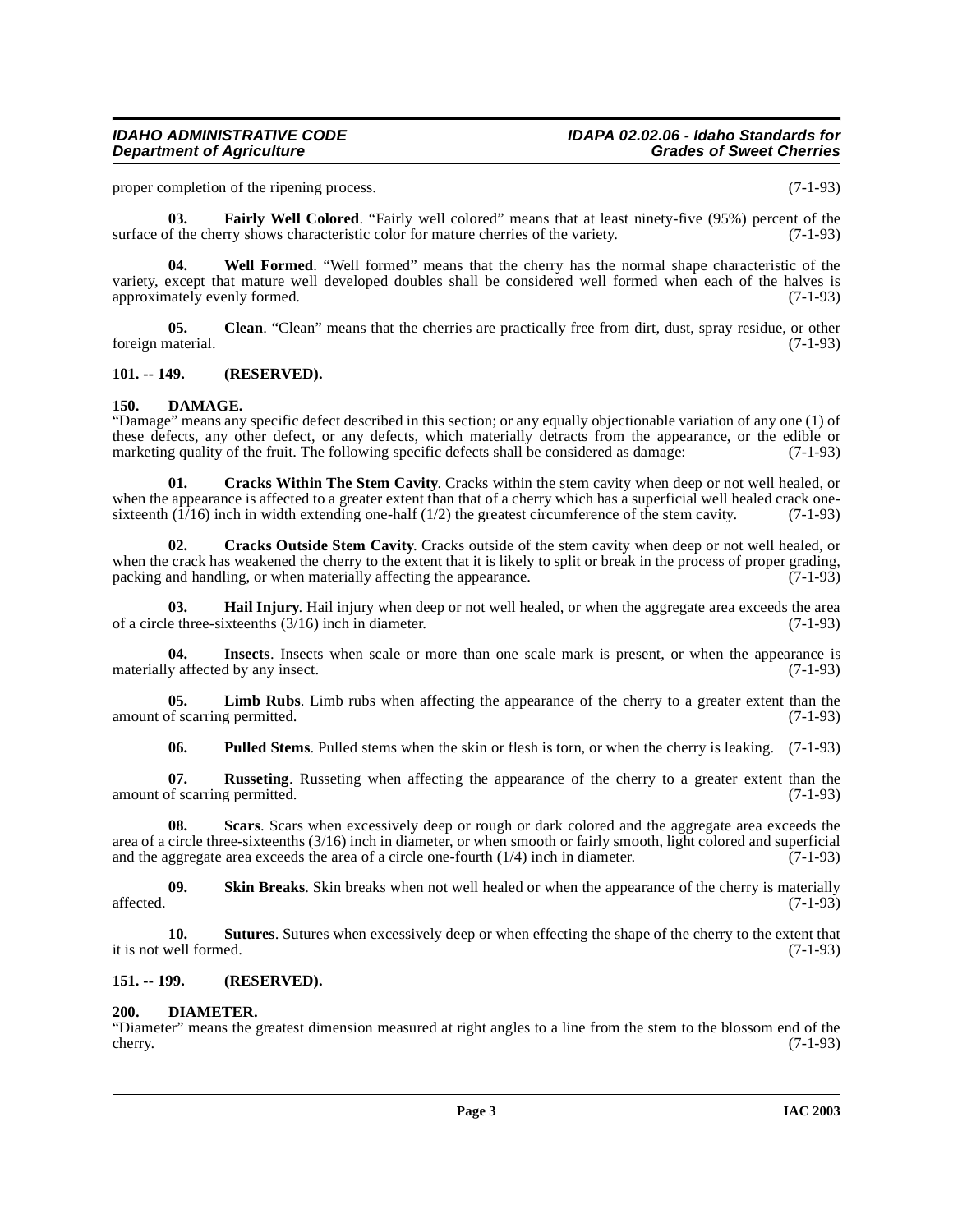#### <span id="page-3-0"></span>**201. -- 249. (RESERVED).**

#### <span id="page-3-9"></span><span id="page-3-1"></span>**250. SERIOUS DAMAGE.**

"Serious damage" means any specific defect described in this section; or an equally objectionable variation of any one of these defects, any other defect, or any combination of defects which seriously detracts from the appearance or the edible or marketing quality of the fruit. The following specific defects shall be considered as serious damage:  $(7-1-93)$ 

| 01. | Decay.                                                       | $(7-1-93)$ |
|-----|--------------------------------------------------------------|------------|
|     |                                                              |            |
| 02. | <b>Insect Larvae.</b> Insect larvae or holes caused by them. | $(7-1-93)$ |
| 03. | <b>Skin Breaks.</b> Skin breaks which are not well healed.   | $(7-1-93)$ |
| 04. | <b>Cracks.</b> Cracks which are not well healed.             | $(7-1-93)$ |
|     |                                                              |            |

# **05. Pulled Stems**. Pulled stems with skin or flesh of cherry torn or which causes the cherry to leak. (7-1-93)

#### <span id="page-3-2"></span>**251. -- 299. (RESERVED).**

#### <span id="page-3-8"></span><span id="page-3-3"></span>**300. PERMANENT DEFECTS.**

"Permanent defects" means defects which are not subject to change during shipping or storage; including, but not limited to, factors of shape, scarring, skin breaks, injury caused by hail or insects, and mechanical injury which is so located as to indicate that it occurred prior to shipment. (7-1-93)

# <span id="page-3-4"></span>**301. -- 349. (RESERVED).**

#### <span id="page-3-7"></span><span id="page-3-5"></span>**350. CONDITION DEFECTS.**

"Condition defects" means defects which may develop or change during shipment or storage; including but not limited to decayed or soft cherries and such factors as pitting, shriveling, sunken areas, brown discoloration and bruising which is so located as to indicate that it occurred after packing. (7-1-93) bruising which is so located as to indicate that it occurred after packing.

### <span id="page-3-6"></span>**351. -- 999. (RESERVED).**